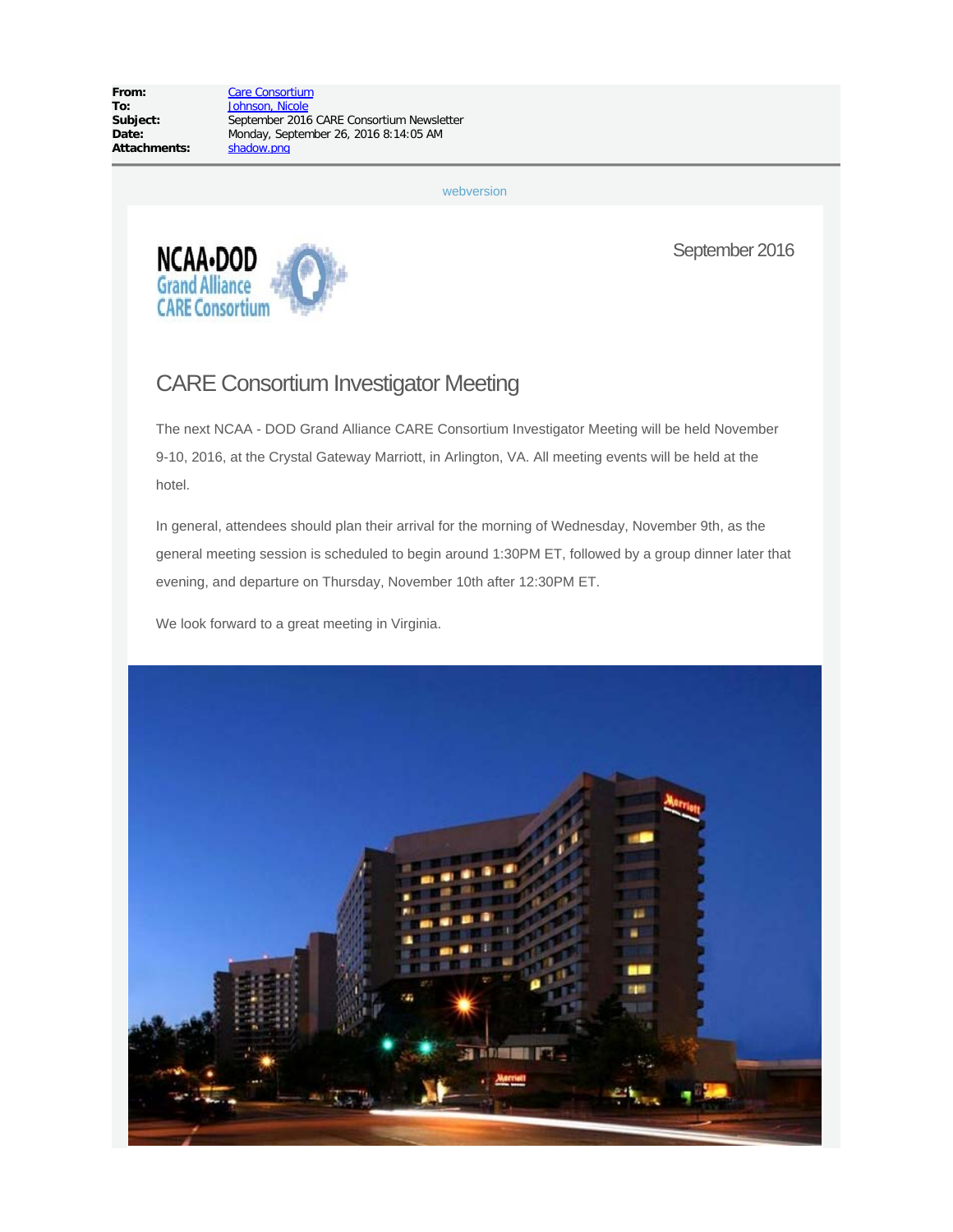### Spotlight on CARE Performance **Sites**

#### **pARC**

As part of the CARE Option, CARE is excited to announce the inclusion of two military service academies into the ARC Study: West Point and Air Force. West Point and Air Force will be conducting a partial-ARC, or "pARC," at their sites that include all aspects of the ARC protocol (though not including imaging at this time). The inclusion of the military service academies will boost the number of expected injuries, giving us a more extensive injury pool to analyze. In addition to the ARC sports of basketball, football, ice hockey, and soccer, the new ARC sites will also include rugby, wrestling, boxing, and combat training injuries. We look forward to the contributions that these two new performance sites will bring!



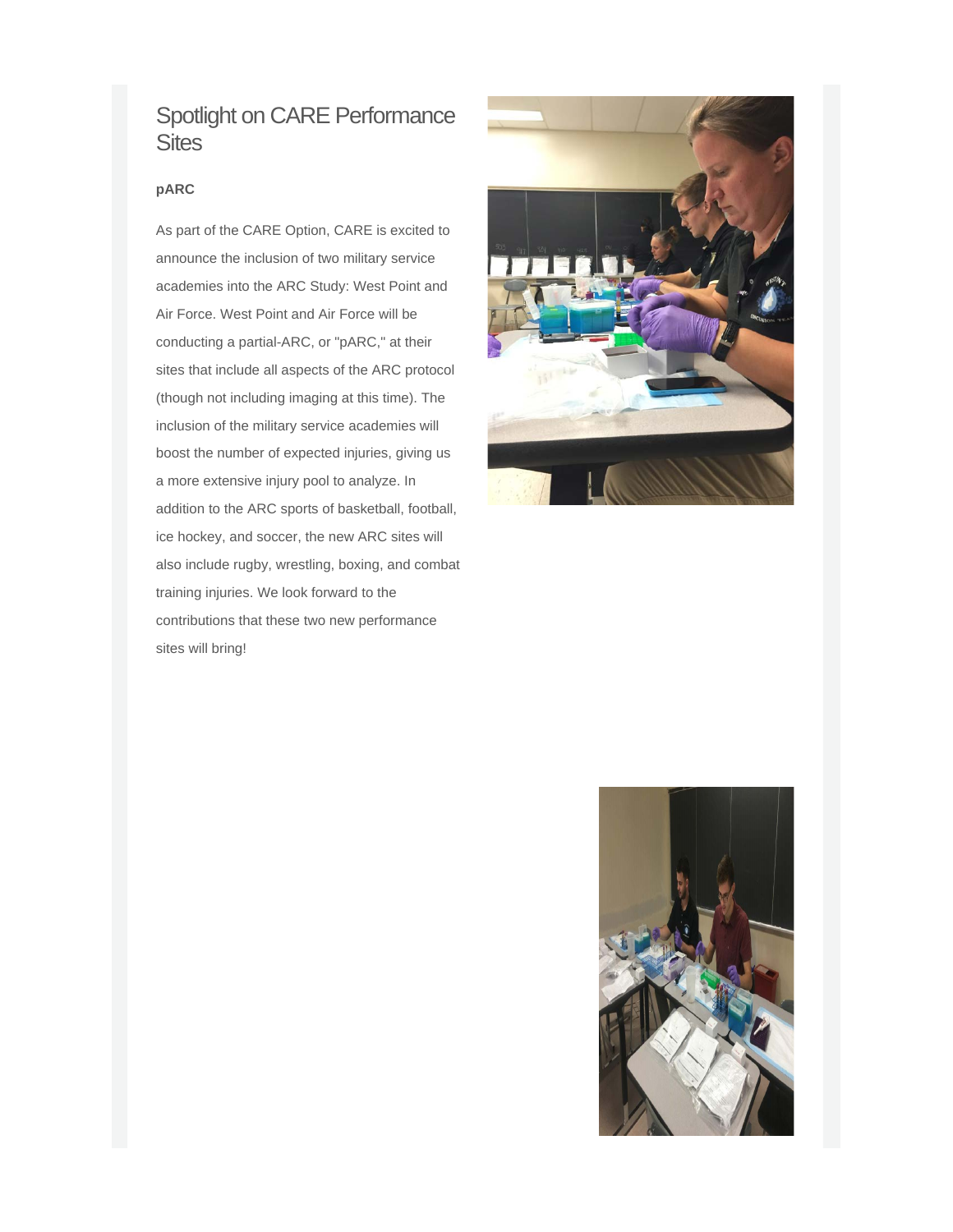

### Data Management

Thank you to all the Site Primary Investigators and Project Managers who provided feedback at the June 2016 CARE Consortium Investigator Meeting on the CARE Data Capture Application and Participant Portal. The CARE Data Management Team, in conjunction with QuesGen Systems, Inc., will be working through the end of the year to provide additional features to the CARE Data Capture Application and Participant Portal. A major feature will be one that allows for sites to more effectively manage data quality within the database. These features will be implemented over the course of the next few weeks, and a presentation outlining them will be presented to the Consortium members at the upcoming CARE Consortium Investigator Meeting in November 2016.

## CARE Connect

If you would like to collaborate with the CARE Consortium, please complete a Research Collaboration form. Collaboration Requests are reviewed monthly by the CARE Consortium Operating Committee.

[CARE Research Collaboration](http://careconsortium.net/mymail/1007/00000000000000000000000000000000/aHR0cHM6Ly9yZWRjYXAudWl0cy5pdS5lZHUvc3VydmV5cy8_cz1uZ1VRcHdpdUhH)

## CARE Data Request

Effective immediately, the CARE Principal Investigators have determined that a moratorium on new data set requests must be established; therefore, the CARE Publication Committee will not review any new data requests or request for publications until they reconvene their monthly meetings starting January 2017.